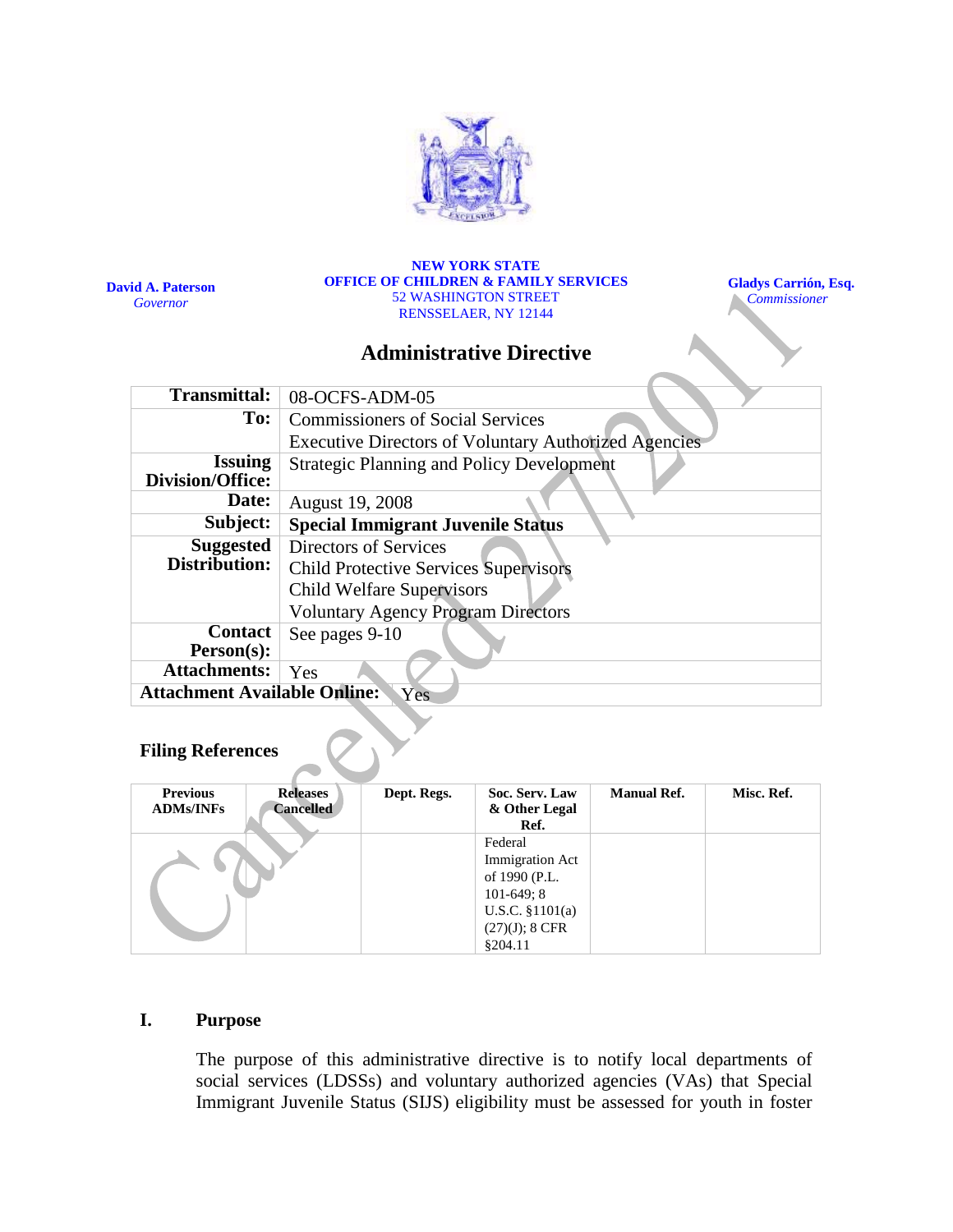care who are neither U.S. citizens nor lawful permanent residents. If the youth is found to qualify for SIJS, this status should be pursued whenever appropriate. Since the application process for SIJS can be extremely lengthy, and must be completed before youth leave foster care, it is important to identify potentially eligible youth and refer them to an attorney with immigration expertise as soon as possible.

All youth in foster care who are not U.S. citizens and do not have documentation of lawful residence (such as a valid green card) need to be identified by agency staff and referred to immigration legal service providers for screening for SIJS or other possible immigration relief (see Part V for information on other possible immigration relief that may be available). If an immigration legal service provider finds a youth qualifies for SIJS, the LDSS or VA staff should cooperate in the securing of documents necessary to proceed with the application for SIJS. Through this directive, the Office of Children and Family Services (OCFS) provides necessary information for child welfare agencies to move forward in identifying undocumented immigrant youth, informing them of SIJS, and referring them for assistance in applying for the status within the time frame needed to establish SIJS before discharge from foster care.

#### **II. Background**

Immigrant families who are involved with the child welfare system often encounter obstacles such as poverty, language problems, lack of health care and health insurance, and lack of access to public benefits. Among these obstacles is the immigration status of undocumented family members, including children who have been placed in foster care. Those family members who are undocumented aliens (i.e., not U.S. citizens or lawful permanent residents) face the possibility of deportation to their home countries. Even if not deported, youth who miss the opportunity to apply for SIJS may forever be barred from legal employment, denied access to higher education, and remain vulnerable to exploitation because of their immigration status.

To address the unique problems faced by the population of undocumented immigrant youth in foster care, the federal Immigration Act of 1990 created the category of SIJS.<sup>[1](#page-1-0)</sup> This status enables certain undocumented immigrant youth in youth in foster care under the age of 21 may be granted this status and thereby become eligible to file for an adjustment of immigration status to that of lawful permanent resident in the U.S. and receive a work authorization. SIJS is available to undocumented immigrant youth who are under the jurisdiction of juvenile courts (in New York State this is Family Court) or whom the Family Court has placed under the custody of state agencies (including political subdivisions). For many, this will be their only opportunity to file for legal status. foster care to become lawful permanent residents and obtain green cards. Certain

<span id="page-1-0"></span><sup>&</sup>lt;sup>1</sup> Immigration Act of 1990 (P.L. 101-649). Special immigrant juvenile is reflected in the definition of "special immigrant." 8 United States Code (USC)  $\S 1101(a)(27)(J)$ .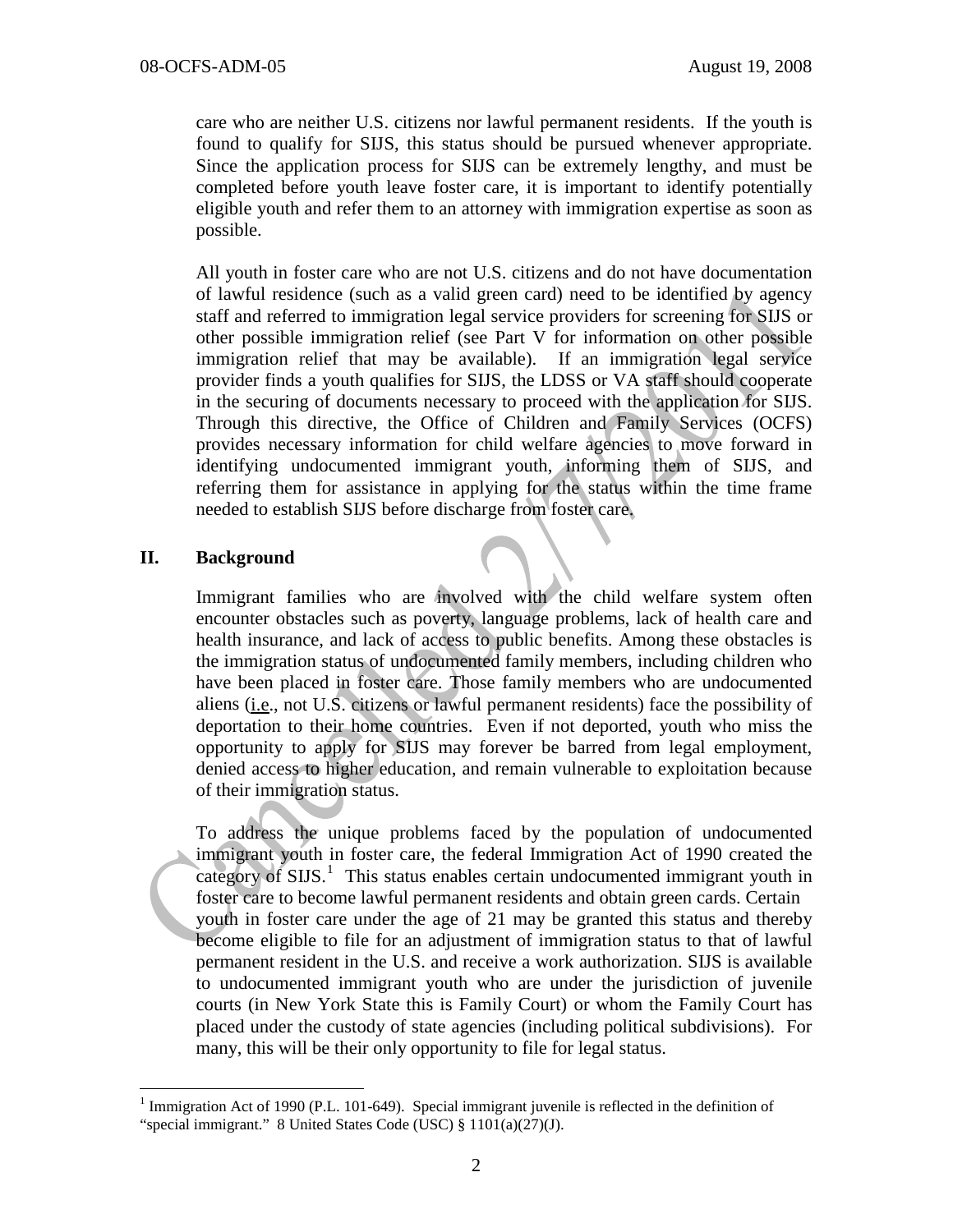The amount of time needed for filing and processing the two required applications (the applications for SIJS and adjustment to lawful permanent residency) is lengthy (up to a year or more). Most applicants need assistance in obtaining identity documents, such as birth certificates, passports, and proof of age, which LDSS or VA staff should begin seeking as early as possible. Unfortunately, many child welfare officials, lawyers, and judges have little knowledge of SIJS. Knowledge of both the child welfare system and immigration law is required. LDSSs and VAs often lack access to attorneys or specialized staff with this expertise. Therefore, it is crucial that youth be identified, informed, and referred for legal assistance as soon as disclosure of immigration status is made.

The benefit to a youth who receives SIJS and obtains a green card is clear. Although the SIJS does not affect the status of the youth's birth family, it does allow the youth to become a lawful permanent resident. With a green card, an immigrant youth can live permanently in the U.S., work legally, get financial aid for college, be eligible for limited public benefits, and apply for U.S. citizenship within five years. Information on identifying eligible youth and the application process is provided below.

#### **III. Program Implications**

Applying for SIJS involves multiple steps. It can be a confusing process, as it involves both the state and federal systems. For example, a special finding must be obtained from a juvenile court that lays out the youth's eligibility for SIJS and then an application for SIJS is made to the U.S. Citizenship and Immigration Services (USCIS). Additionally, these cases are time-sensitive, as the juvenile court may need to act, in some cases, before the youth's 18th birthday. In addition, if a young person's application for SIJS has not been adjudicated by his or her  $21<sup>st</sup>$  birthday, this relief will be forever foreclosed to the youth. And, although SIJS applicants are forgiven many of the bars that prevent undocumented persons from obtaining legal status in the U.S., there may be some factors to consider if a young person has a history of severe mental health diagnoses or serious and lengthy involvement with the criminal justice systems. For these reasons, it is suggested that each LDSS and VA identify a person who can develop SIJS expertise to act as a liaison to facilitate this process and to assist with identifying attorneys with immigration expertise, identifying organizations that can assist with expediting the process, and providing assistance to caseworkers within the agency.

#### **Eligibility for Special Immigrant Juvenile Status**

To qualify for SIJS:

- the youth must be under 21 years old and not married;
- there must be a finding by the Family Court that the youth was abused, neglected, or abandoned;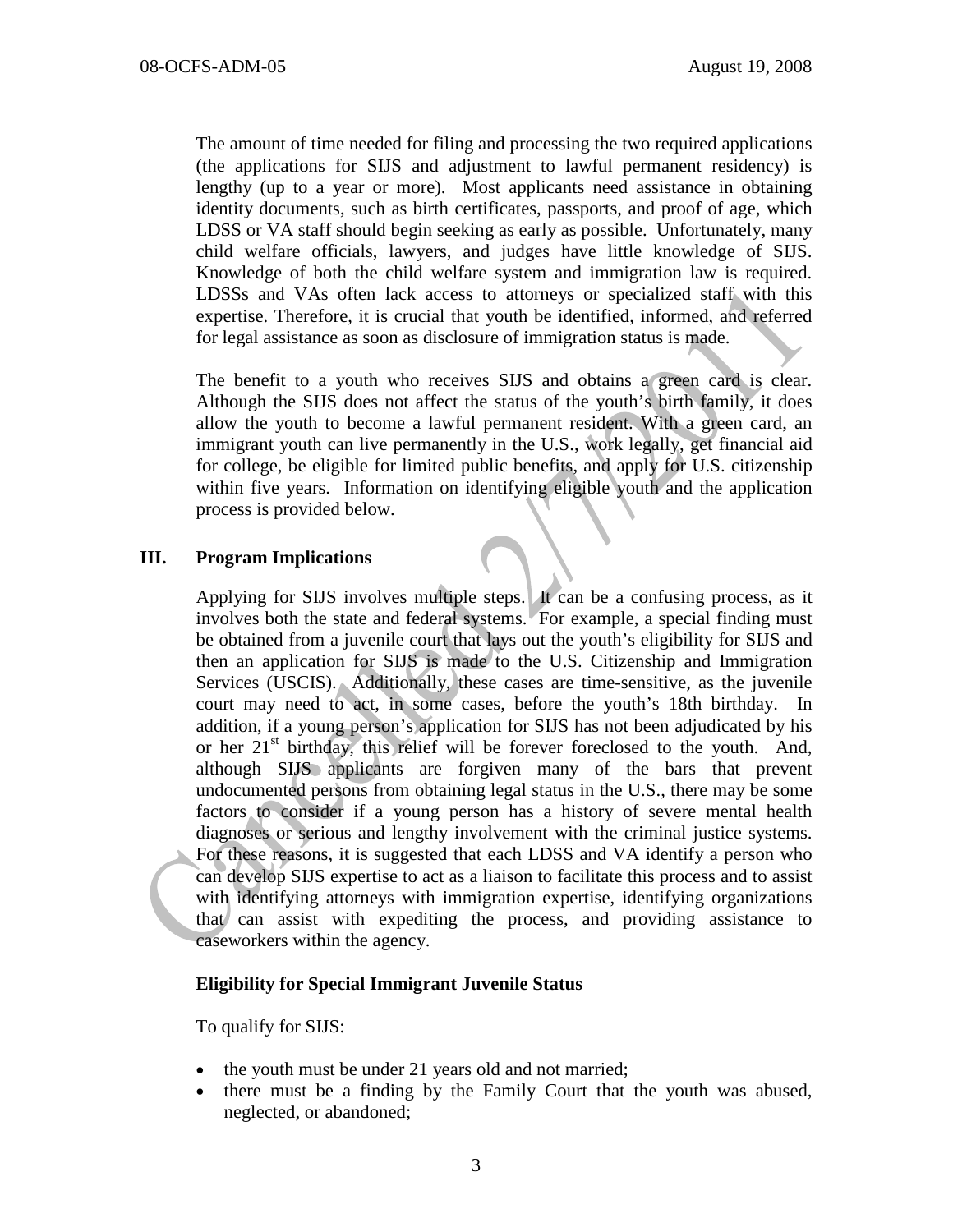- the court must determine that due to the abuse, neglect, or abandonment, reunification with the birth family is not a viable option; and
- the court must determine that it would not be in the best interest of the youth to be returned to the youth's or parent's previous country of nationality or country of last habitual residence.

Under federal statute, the court order submitted in support of the SIJS application (often called a special findings order) must establish that the youth has been declared a dependent of the juvenile court (Family Court in New York), or that the court has placed the youth under the custody of an agency or department of a state (or political subdivision).

The statute also provides that the applicant must be "deemed eligible for longterm foster care due to abuse, neglect or abandonment" by a juvenile court judge (Family Court judge). In federal immigration regulations, the phrase "eligible for long-term foster care" means that reunification is no longer a viable option. A youth who has been adopted or placed with a guardian after having been found dependent in the Family Court is also considered eligible for long-term foster care. [2](#page-3-0)

Regarding age and time deadlines, SIJS applications must be adjudicated before the youth turns 21. Additionally, for youth in foster care, the youth must be in foster care when the application is filed and must remain in foster care throughout the process of obtaining SIJS. Youth deemed eligible for SIJS should be informed of the consequence of leaving foster care after reaching the age of 18 and should be counseled against doing so.

A youth initially placed voluntarily in foster care or adjudicated as a Juvenile Delinquent (JD) or Person in Need of Supervision (PINS) may still be eligible for SIJS, as long as the court makes a finding that the youth is eligible for long-term foster care due to abuse, neglect, or abandonment.

However, a youth who has been arrested or committed a crime may be denied permanent residency through SIJS on this basis. This will depend on various factors, including the type of criminal activity and how long ago it occurred. It is helpful if the young person can demonstrate that he or she has been "rehabilitated" and show evidence of "good moral character," such as engagement in civic and volunteer activities. In this instance, the caseworker can be a pivotal link in providing opportunities for a youth to rebuild his or her portfolio. The intersection of immigration and criminal law is especially complicated in these matters and must be evaluated carefully before deciding whether a SIJS application is in the youth's best interests. Again, referral to a knowledgeable attorney is critical.

<span id="page-3-0"></span> $2^{2}$  8 Code of Federal Regulations (CFR) § 204.11(a).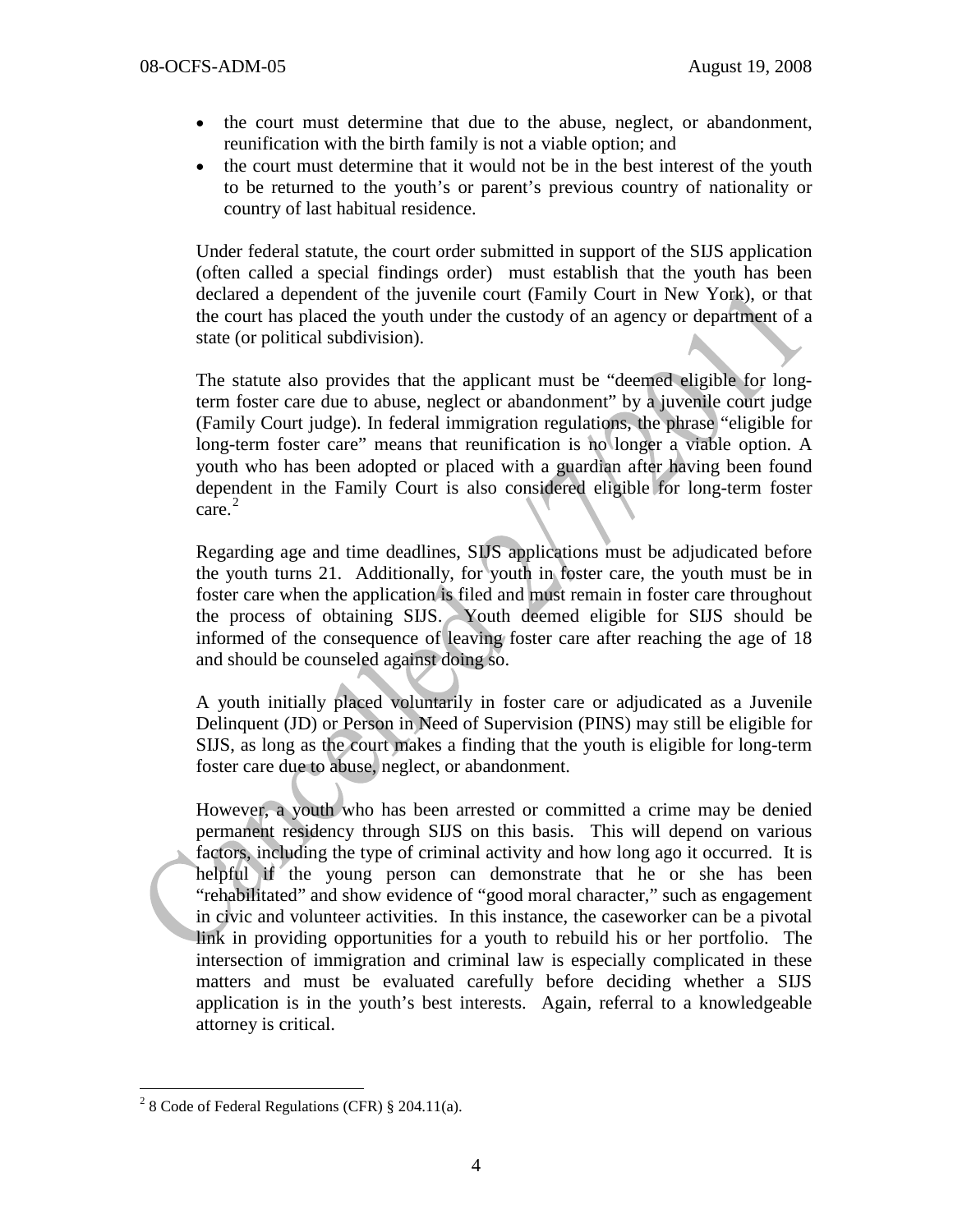#### **Identifying Eligible Children**

Because of the length of time required to prepare and process SIJS applications, child welfare workers should identify eligible youth early to prevent them from aging out of the system without having acquired the status. Because youth may not wish to disclose their own status at first for fear of jeopardizing their own and their families' living situations, it is recommended that agencies teach workers skills to help them identify youth who may be eligible for SIJS without causing alarm that their families' statuses will be reported to the USCIS. For the purposes of this ADM, LDSS or VA staff do not have an obligation to notify immigration officials of a youth's immigration status, and should be aware that to do so may result in adverse consequences for the youth's immigration status and permanency goals.

For youth who are not U.S. citizens or permanent lawful residents, the consulate of the youth's home country may be able to provide various types of assistance, including assistance obtaining necessary documents, locating family members in the youth's home country, obtaining information from the home country, and/or facilitating communication for youth or families who speak uncommon dialects. Note that consular officials are representatives of the foreign government and have no official relationship with federal immigration authorities. However, if a youth or the youth's family members may be seeking refugee status or seeking asylum, that fact should not be disclosed to the consulate. A listing of the Foreign Consular Offices in the United States can be obtained at the Department of State website: [http://www.state.gov/s/cpr/rls/fco/.](http://www.state.gov/s/cpr/rls/fco/)

Consistent with permanency planning for youth in foster care, agencies should emphasize the importance of engaging families and youth in foster care, establishing a relationship with the youth, and explaining the purpose of the inquiries into immigration status. Workers may find themselves in a balancing act between taking the time to engage the families/youth in care and referring the youth for screening as quickly as possible. Once a young person understands that this referral is being made so that he or she may obtain legal status, this distrust most likely can be overcome.

As with any youth in foster care, gathering basic information is part of the planning process and integral to casework practice. One of the first opportunities for workers to assess a youth's immigration status is when the Title IV-E eligibility determination is completed and related documentation is collected. An agency providing federal benefits, including foster care and adoption subsidy payments, is required to verify the immigration status of recipients.<sup>[3](#page-4-0)</sup> The Initial Foster Child Eligibility Checklist is completed shortly after a youth first enters foster care. The instructions provided in the OCFS Eligibility Manual for Child

<span id="page-4-0"></span><sup>&</sup>lt;sup>3</sup> The Personal Responsibility and Work Opportunity Act (PRWORA) of 1996 (P.L. 104-193), §§ 401-03, codified at 8 U.S.C. §§ 1611-13.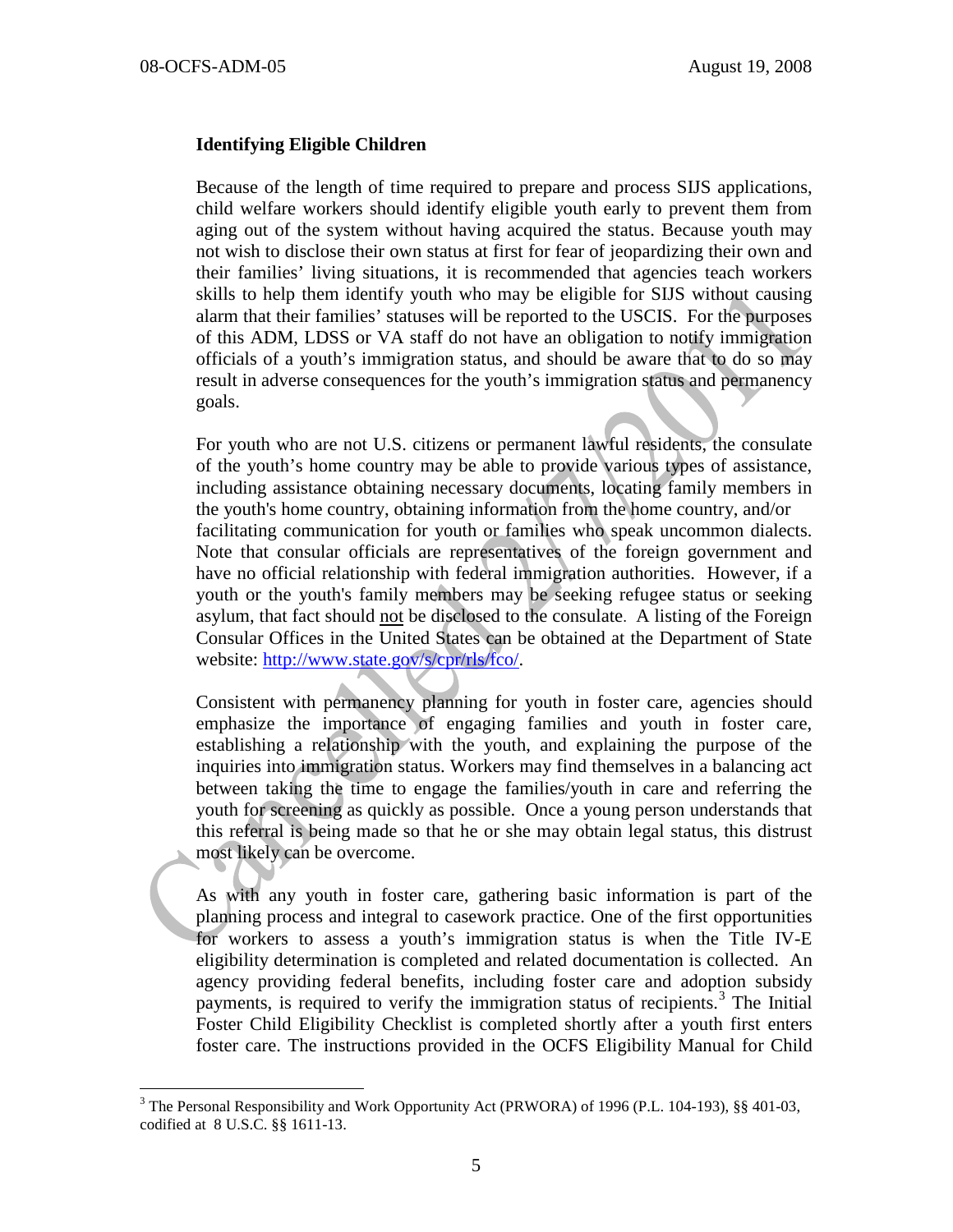Welfare Programs provide a list of acceptable documentation to prove U.S. citizenship and/or qualified immigrant status. One form of documentation to confirm the youth's immigration status is the youth's birth certificate, which can often be obtained through public assistance records. If the youth is not part of a public assistance case, the birth certificate can also be obtained through the youth's family or by requesting a copy from the local vital records office in the state or city in which the youth was born. A youth with a U.S. birth certificate is a United States citizen and does not need immigration assistance.

Another indicator of immigration status is the youth's social security number. Some youth may have social security numbers. Youth in foster care age 14 and up who have jobs will need social security numbers if they do not already have them from their families. If a youth has a social security number, this generally indicates that he or she is a U.S. citizen or a lawfully admitted permanent resident.

When assessing a youth already in the foster care system, completing the Family Assessment and Service Plan (FASP), preparing for Service Plan Reviews (SPR), and conducting casework contacts also provide ongoing opportunities to obtain information about the youth's immigration status. Asking questions about the youth's country of origin, language spoken at home, and length of time in the U.S. can help determine the youth's eligibility for SIJS as well as any need for language or cultural assistance. It is suggested that workers document SIJS eligibility and application status in the child case file in either the FASP or SPR. That way, if the youth moves to a new agency, that agency will be aware of the youth's SIJS status.

# **Referring Eligible Children**

If it is determined that a youth in foster care may be eligible for SIJS, the youth should be referred for further screening by a legal professional familiar with SIJS standards and process. A list of some legal service providers and immigration/SIJS technical assistance resources is provided as an attachment to this ADM. The youth's law guardian can also help in identifying legal service providers who can assess the youth's eligibility and help decide whether to apply. The law guardian can be instrumental in obtaining the special findings order described above.

It is critical that each youth be thoroughly screened because filing an application for SIJS will alert USCIS to the youth's unlawful presence in the U.S. If the youth was involved in any criminal activity, including arrests and juvenile delinquency adjudications, this should be known and considered before submitting an SIJS application, because such background can be taken into consideration and could result in a denial. However, a background of criminal activity does not automatically disqualify a youth. Attorneys with expertise in this area should review the case to decide whether the youth might qualify and whether he or she should apply, given the circumstances. If you need assistance in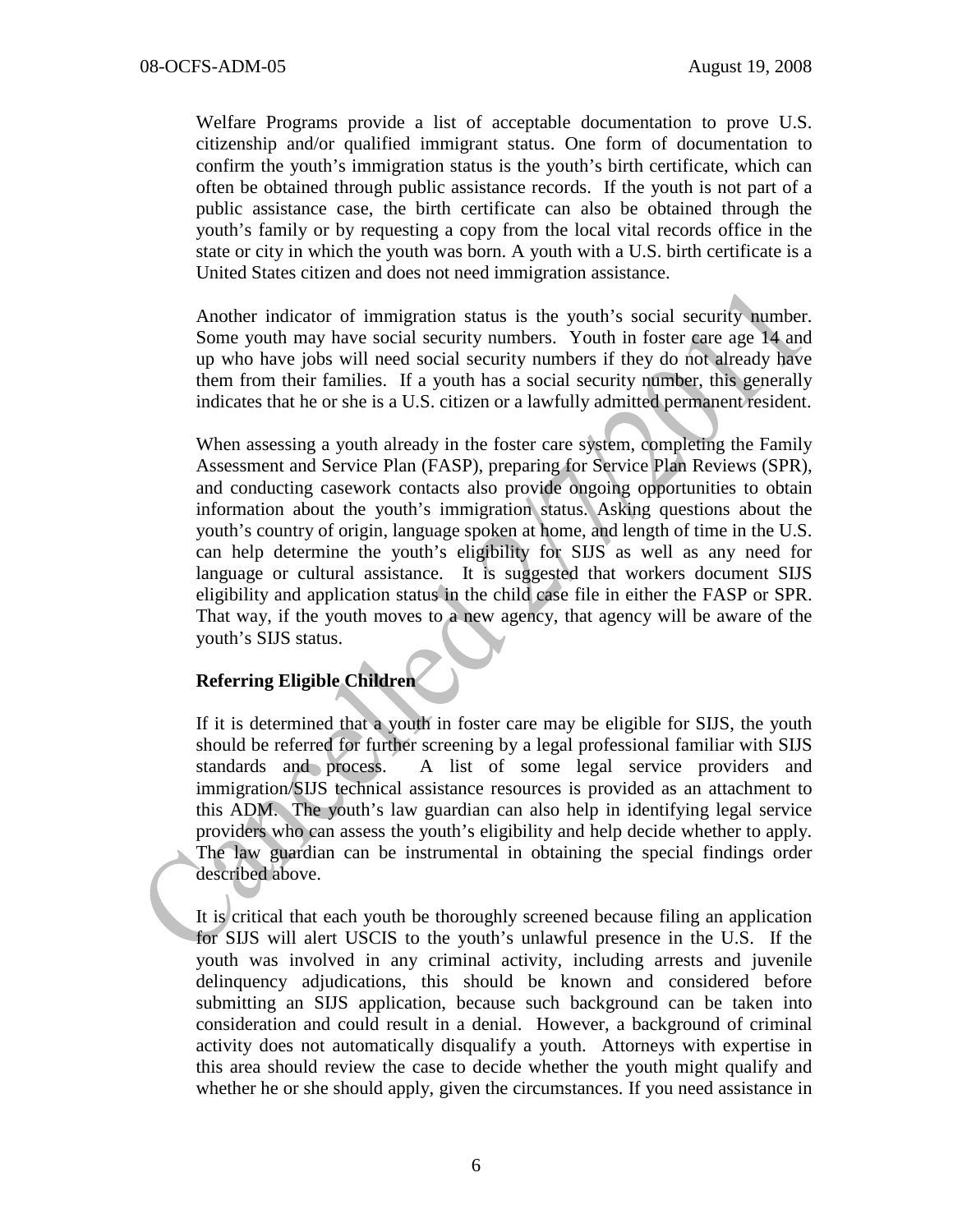finding an attorney with this expertise, please contact your OCFS Regional Office.

Obtaining SIJS will have an enormous impact on the life of any youth in foster care who is not legally present in the United States. When a caseworker is diligent in identifying such a youth, referring him or her for legal expertise, helping collect the required documents such as birth certificates, and following through with the application process, it can make a difference in whether the youth is able to obtain SIJS, get a green card, and work and remain in the U.S.

#### **The Application Process**

An application for SIJS should only be completed with the assistance of an immigration attorney or a Board of Immigration Appeals accredited representative. Due to the complexities that can be involved in the SIJS application process, it is very important that the youth is screened and assisted by a legal service provider with immigration expertise. To obtain SIJS and apply for lawful permanent residency, a youth must submit two applications:

- 1. Application for Special Immigrant Juvenile Status (Form I-360)
- 2. Application for Legal Permanent Residency (Form I-485)

The applications can be found on the USCIS website: [http://www.uscis.gov/portal/site/uscis.](http://www.uscis.gov/portal/site/uscis) These applications are processed by USCIS. To expedite the process, USCIS strongly encourages the filing of the two applications at the same time.

Before an attorney submits the applications, a child welfare worker can assist the attorney in the collection of the necessary documents. These documents include the birth certificate, passport, court orders, medical examination, and other identification papers. To obtain a copy of a foreign birth certificate, staff should contact the consulate of the youth's home country for instructions on how to obtain the youth's birth record.

**Passport:** A passport from the home country should be obtained as soon as possible, as the youth will need this as a form of identification. LDSS or VA staff should assist the youth in obtaining his or her passport from the Consulate or other authorities from the youth's country of origin or nationality.

**Fees:** There are several fees associated with the SIJS application process such as application fees and fees for the medical examination, legal services, birth certificate, and passport. The filing fees for the SIJS applications are subject to change; therefore, an immigration service provider and the USCIS website should always be consulted before filing any forms. These fees can be costly. It may be possible for the applicant to apply for a fee waiver for some of the fees associated with the SIJS process. To apply for a fee waiver, the applicant will need to submit, at the same time that the application for which a fee waiver is sought, a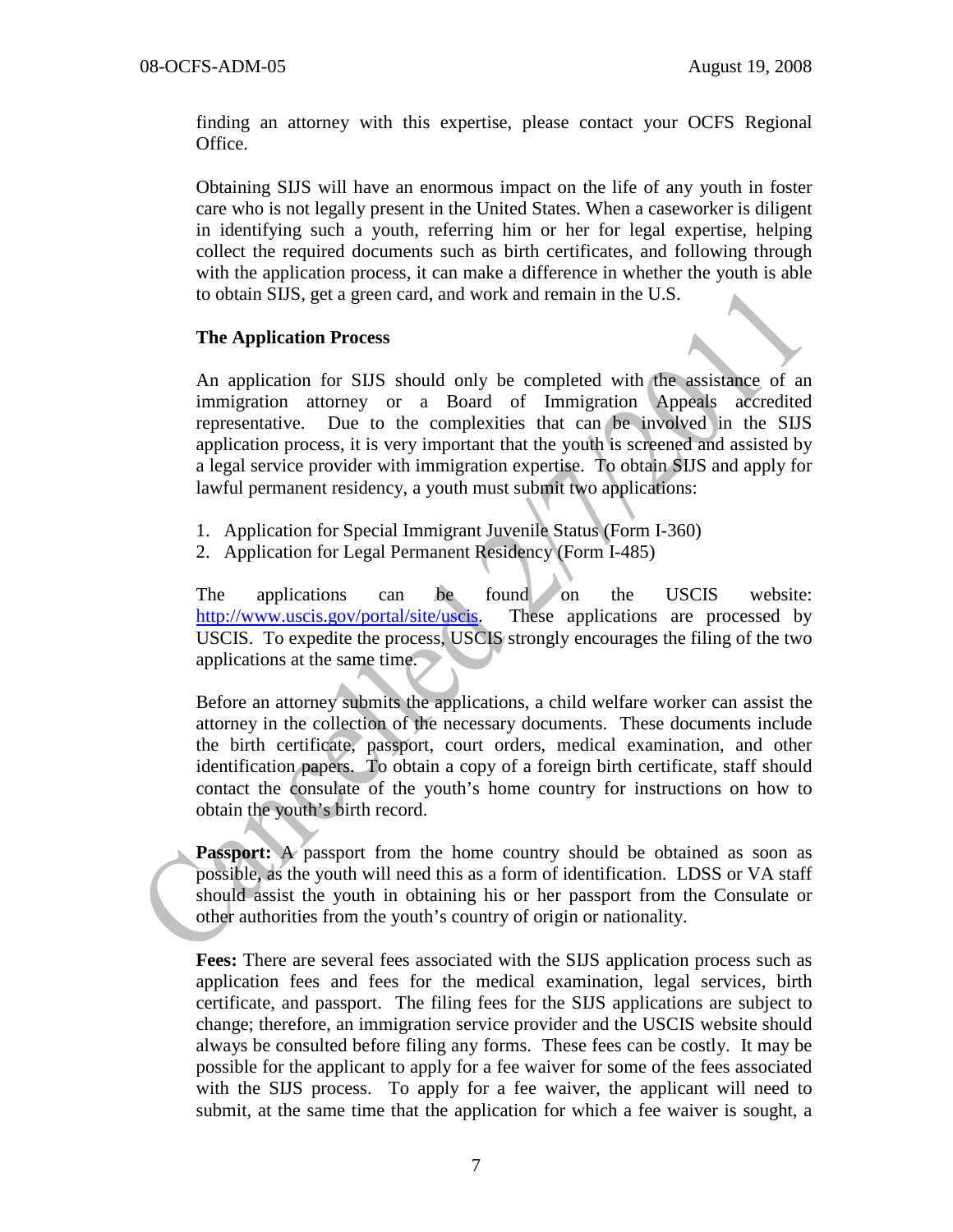cover letter and affidavit by the youth stating that he or she is indigent. In some cases, fee waiver requests may delay the processing of SIJS applications. Fee waivers are not always granted, but SIJS applications are often eligible. Consult the USCIS website for more information regarding fee waivers.

**Employment Authorization Applications (Working Papers):** In conjunction with submitting Form I-485, a youth should also submit Form I-765 to receive an Employment Authorization Document (EAD). This document is available to youth regardless of age and is excellent proof of identification. Since an EAD is usually processed within 90 days of the filing of the I-765 application, it is a great form of temporary identification while the I-485 application is pending. The document allows the youth to work legally if the youth is old enough to work. Having the EAD also allows the youth to apply for a social security number for limited purposes.

#### **Immigration Fingerprinting**

After filing the application for legal permanent residency and receiving a receipt notice, the youth will receive a notice to appear for biometrics, which means that he or she will be fingerprinted and photographed. The young person should try to bring valid identification to enter the USCIS building. It may be helpful to bring proof of being in care. Valid identification usually includes a passport. Immigration advocates can advise on this process. It is usually helpful for case workers or agency staff to accompany youth to these appointments.

#### **The Adjustment of Status Interview**

When a youth meets the eligibility requirements for SIJS, he or she will be notified in writing that an "adjustment of status" interview has been scheduled at a district immigration office.

The attorney working with the youth on the SIJS application prepares the youth for the "adjustment of status" interview and represents the youth during the interview. A child welfare worker can also accompany the youth to provide moral support and guidance but may not be allowed into the interview. Attendance at this interview is extremely important and can only be excused in very limited circumstances.

A District Adjudications Officer (DAO) will interview the youth to determine eligibility for SIJS and Adjustment of Status. The DAO will also evaluate the documents provided and will ask clarifying questions about the application. The DAO may ask for updates, like whether the youth is still in school, has a part-time job, engages in extra-curricular activities, or has any arrests. The attorney should be conversant in what questions are appropriate for the interview. The DAO may ask for additional documents at the end of the interview. One such standard request for documentation that is usually made is for a notarized letter stating that the youth is still in foster care.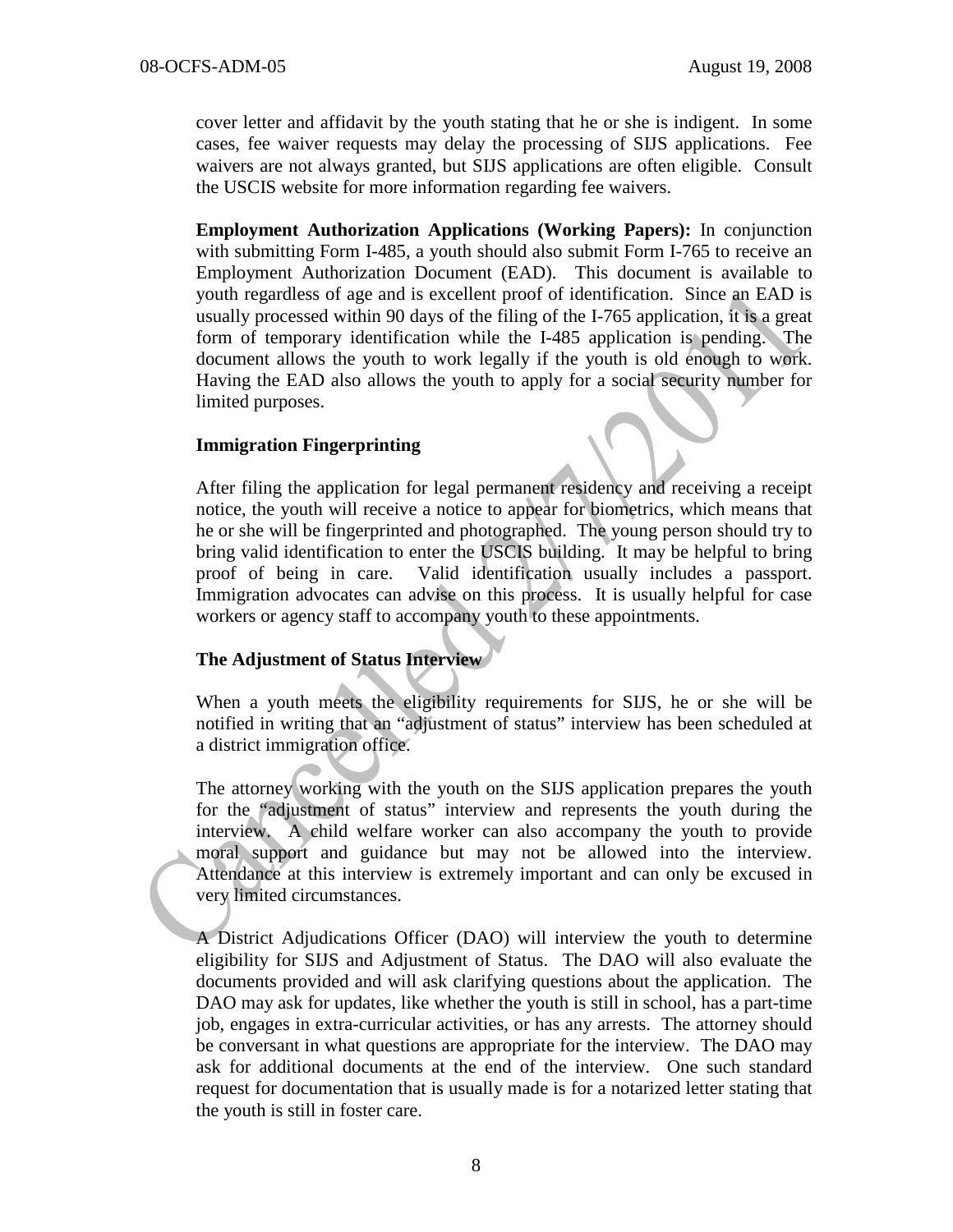#### **Notice of Decision**

The youth may be informed of a decision at the interview, but notification may also occur at a later date. USCIS may request additional documents or evidence and offer additional time to respond. Once any requested additional documents are submitted (if applicable), the youth will receive a decision of whether the application has been granted or denied.

If the Adjustment of Status (I-485) application is granted, the youth may be given an "I-551 Temporary Evidence of Lawful Permanent Residence" stamp in his or her passport. To obtain this stamp, the youth must have a valid, current passport. Otherwise, the youth will have to wait until his or her green card is processed and arrives by mail. The timing of green card processing varies, but it should be completed within a few months.

If the Adjustment of Status application is denied, the notice of denial will inform the applicant or his or her appeal rights.

#### **IV. Claiming Instructions**

There are several fees associated with the SIJS application process such as application fees, legal fees and fees for the medical examination, birth certificate, and passport. These costs should be claimed as administrative federally nonparticipating foster care on line 11 Foster Care Non-IV-E on the Schedule D-2 (Allocation for Claiming General Services Administration Expenditures).

#### **V. Other Immigration Relief**

While this ADM has focused on SIJS, there may be other legal relief for undocumented immigrant youth in foster care, including trafficking relief or T Visas, visas for victims of crime (U visas), Violence Against Women Act (VAWA) relief, or asylum. Youth who may qualify as a refugee, asylee, Cuban/Haitian Entrant or minor victim of certain forms of trafficking may be eligible for the Unaccompanied Minor Refugee Foster Care Program (see OTDA Administrative Directive 07-ADM-07 for more information). This program provides for 100% federal reimbursement for foster care and services by the Federal DHHS Office of Refugee Resettlement, but does not lead to permanent legal residency status. A legal screening is critical to ascertain if any of these remedies can and should be sought.

#### **VI. Contacts**

**If you have any questions regarding information contained in this ADM, please contact the appropriate Regional Office, Division of Child Welfare and Community Services:**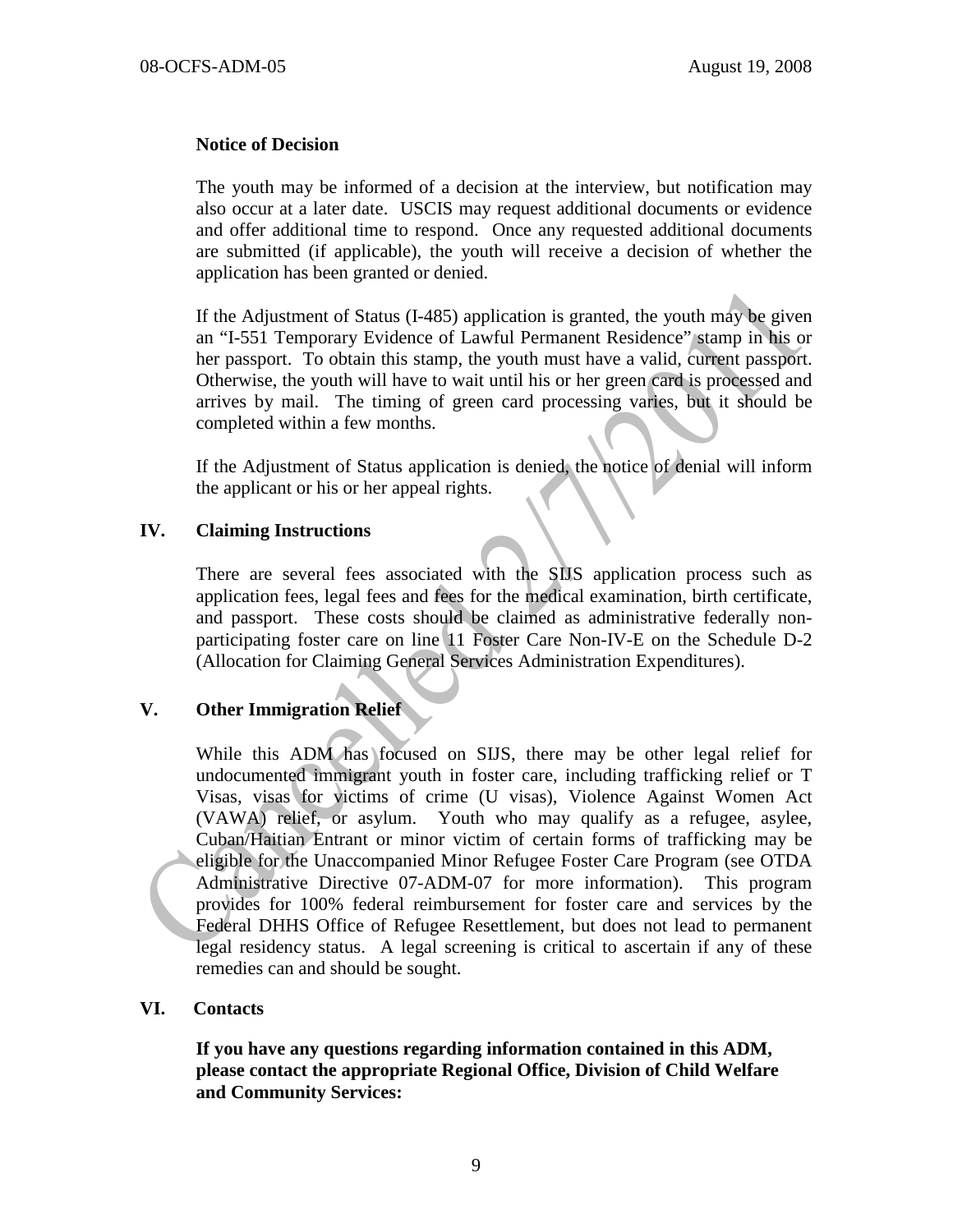$\mathbf{C}$ 

Buffalo Regional Office- Mary Miller (716) 847-3145 [Mary.Miller@ocfs.state.ny.us](mailto:Mary.Miller@ocfs.state.ny.us)

Rochester Regional Office- Linda Kurtz (716) 238-8200 [Linda.Kurtz@ocfs.state.ny.us](mailto:Linda.Kurtz@ocfs.state.ny.us)

Syracuse Regional Office- Jack Klump (585) 423-1200 [Jack.Klump@ocfs.state.ny.us](mailto:Jack.Klump@ocfs.state.ny.us)

Albany Regional Office- Kerri Barber (518) 473-9684 [Kerri.Barber@ocfs.state.ny.us](mailto:Glenn.Humphreys@ocfs.state.ny.us)

Spring Valley Regional Office- Patricia Sheehy (845) 708-2499 [Patricia.Sheehy@ocfs.state.ny.us](mailto:Patricia.Sheehy@ocfs.state.ny.us)

New York City Regional Office- Patricia Beresford (212) 383-1788 [Patricia.Beresford@ocfs.state.ny.us](mailto:Patricia.Beresford@ocfs.state.ny.us)

Native American Services- Kim Thomas (716) 847-3123 [Kim.Thomas@ocfs.state.ny.us](mailto:Kim.Thomas@ocfs.state.ny.us)

#### **If you have any fiscal claiming questions, please contact the Bureau of Financial Services:**

Regions I-IV: James Carroll (800) 343-8859, ext. 4-7576 or (518) 474-7576 [James.Carroll@otda.state.ny.us](mailto:James.Carroll@otda.state.ny.us)

Region V: Michael Borenstein (631) 854-9704 [Michael.Borenstein@otda.state.ny.us](mailto:Michael.Borenstein@otda.state.ny.us)

Region VI: Marian Borenstein (212) 961-8250 [Marian.Borenstein@otda.state.ny.us](mailto:Marian.Borenstein@otda.state.ny.us)

Office of Children and Family Services: Dennis Lassi (518) 474-0131 [Dennis.Lassi@ocfs.state.ny.us](mailto:Dennis.Lassi@ocfs.state.ny.us)

*/s/ Nancy Martinez*

**Issued By:** Name: Nancy Martinez Title: Director Division/Office: Strategic Planning and Policy Development

\_\_\_\_\_\_\_\_\_\_\_\_\_\_\_\_\_\_\_\_\_\_\_\_\_\_\_\_\_\_\_\_\_\_\_\_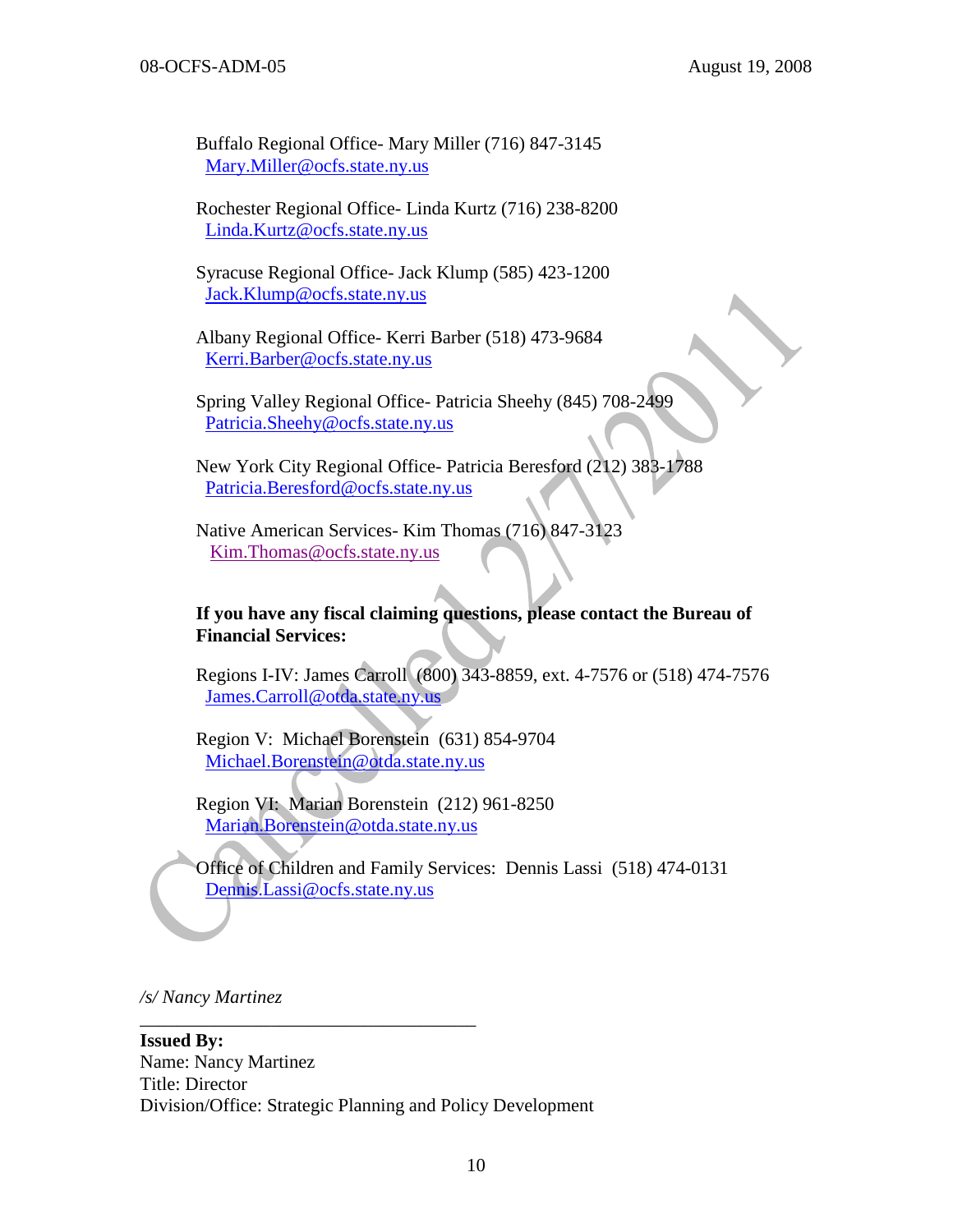#### **Immigration and SIJS resources**

The Legal Aid Society of Rochester One West Main Street Suite 800 Rochester, New York 14614 (585) 232-4090 [http://www.lasroc.org](http://www.lasroc.org/) They also have offices serving the Albany and Syracuse areas.

International Institute of Buffalo 864 Delaware Avenue Buffalo, NY 14222 (716) 883-1900 <http://www.iibuff.org/>

The Door Legal Services 121 Avenue of the Americas New York, NY 10013 (212) 941-9090 Direct legal inquiries to Maria Parissi at ext. 3280 <http://www.door.org/>

Lawyers for Children 110 Lafayette Street 8th Floor New York City 10013 (800) 244-2540 (212) 966-6420 <http://www.lawyersforchildren.org/>

Legal Aid Immigration Law Unit 199 Water Street New York, NY 10038 (212) 577-3300 <http://www.legal-aid.org/en/home.aspx>

NYSDA Immigrant Defense Project  $3 \text{ W}$ .  $29^{\text{th}}$  Street, Suite 803 New York, NY 10001 (212) 725-6422 (800) 391-5713 [http://www.immigrantdefenseproject.org](http://www.immigrantdefenseproject.org/)